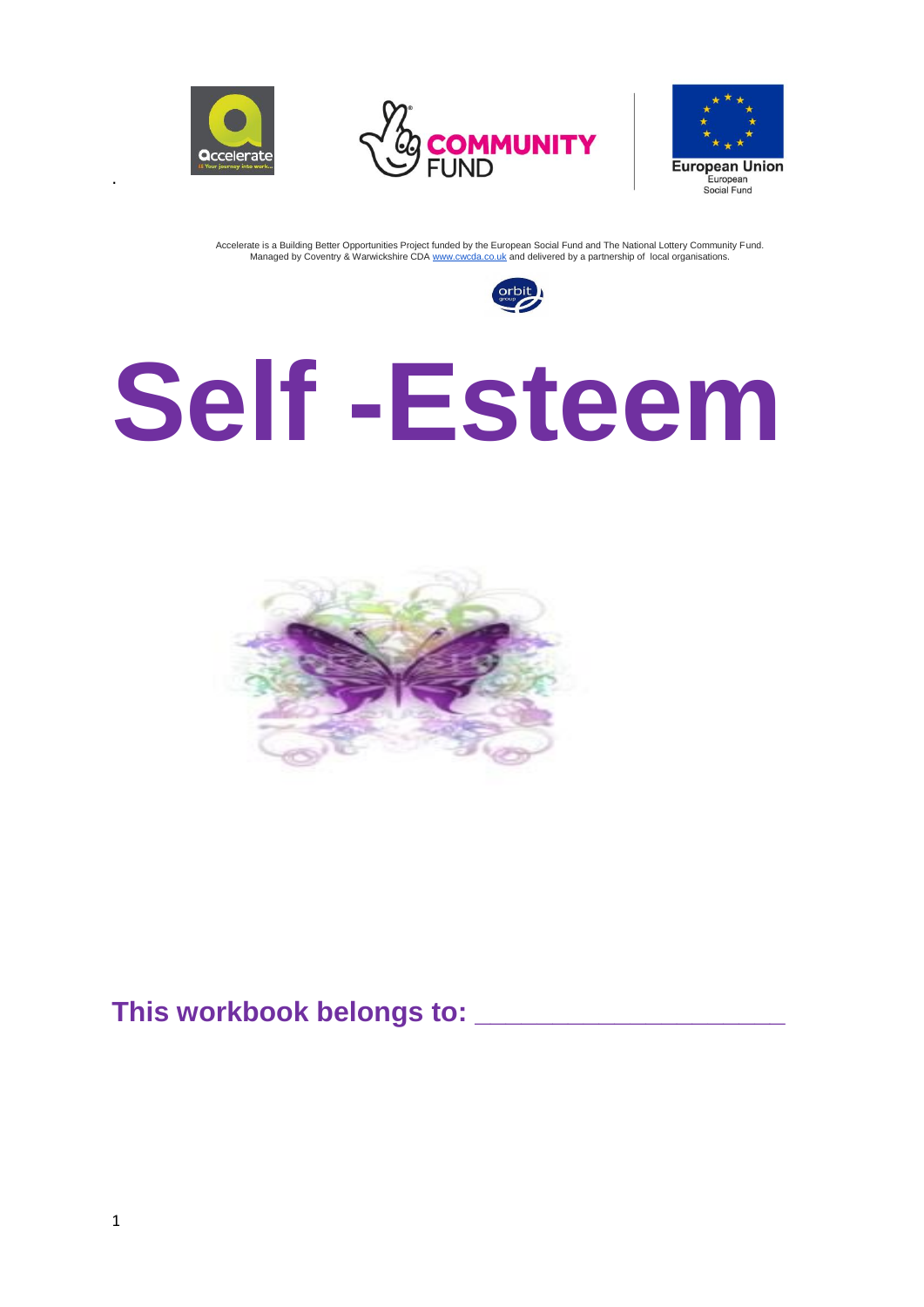







## The aim of this workbook is to help you to:



- Understand what self-esteem is and what it looks like.
- Understand where self-esteem comes from.
- Explore what affects your self-esteem and how to measure it.
- Learn ways to improve your self-esteem.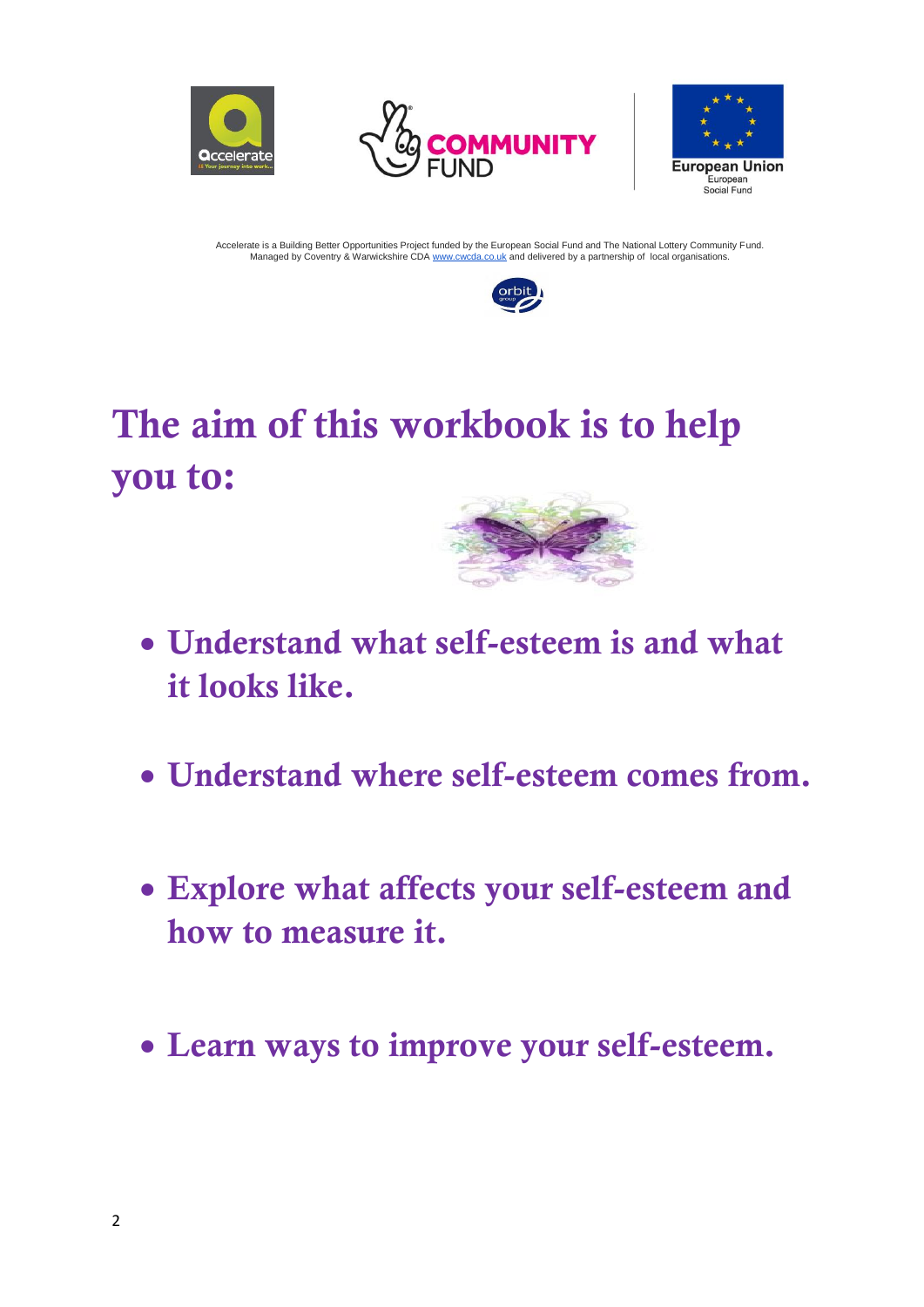







## *What is self-esteem?*

*How would you describe self-esteem?*

*Did you know that the Latin word for Self-Esteem comes from the word AESTIMARE which means to estimate, evaluate and value of one's self?* 

*\_\_\_\_\_\_\_\_\_\_\_\_\_\_\_\_\_\_\_\_\_\_\_\_\_\_\_\_\_\_\_\_\_\_\_\_\_\_\_\_\_\_\_\_\_\_\_\_\_\_ \_\_\_\_\_\_\_\_\_\_\_\_\_\_\_\_\_\_\_\_\_\_\_\_\_\_\_\_\_\_\_\_\_\_\_\_\_\_\_\_\_\_\_\_\_\_\_\_\_\_ \_\_\_\_\_\_\_\_\_\_\_\_\_\_\_\_\_\_\_\_\_\_\_\_\_\_\_\_\_\_\_\_\_\_\_\_\_\_\_\_\_\_\_\_\_\_\_\_\_\_ \_\_\_\_\_\_\_\_\_\_\_\_\_\_\_\_\_\_\_\_\_\_\_\_\_\_\_\_\_\_\_\_\_\_\_\_\_\_\_\_\_\_\_\_\_\_\_\_\_\_ \_\_\_\_\_\_\_\_\_\_\_\_\_\_\_\_\_\_\_\_\_\_\_\_\_\_\_\_\_\_\_\_\_\_\_\_\_\_\_\_\_\_\_\_\_\_\_\_\_\_*

*\_\_\_\_\_\_\_\_\_\_\_\_\_\_\_\_\_\_\_\_\_\_\_\_\_\_\_\_\_\_\_\_\_\_\_\_\_\_\_\_\_\_\_\_\_\_\_\_\_\_\_\_\_\_\_\_\_\_\_\_\_\_\_\_ \_\_\_\_\_\_\_\_\_\_\_\_\_\_\_\_\_\_\_\_\_\_\_\_\_\_\_\_\_\_\_\_\_\_\_\_\_\_\_\_\_\_\_\_\_\_\_\_\_\_\_\_\_\_\_\_\_\_\_\_\_\_\_\_ \_\_\_\_\_\_\_\_\_\_\_\_\_\_\_\_\_\_\_\_\_\_\_\_\_\_\_\_\_\_\_\_\_\_\_\_\_\_\_\_\_\_\_\_\_\_\_\_\_\_\_\_\_\_\_\_\_\_\_\_\_\_\_\_ \_\_\_\_\_\_\_\_\_\_\_\_\_\_\_\_\_\_\_\_\_\_\_\_\_\_\_\_\_\_\_\_\_\_\_\_\_\_\_\_\_\_\_\_\_\_\_\_\_\_\_\_\_\_\_\_\_\_\_\_\_\_\_\_*



*Self-esteem is an individual's subjective evaluation of their own worth. Self-esteem encompasses beliefs about oneself as well as emotional states, such as triumph, despair, pride, and shame. [Wikipedia](https://en.wikipedia.org/wiki/Self-esteem)*

*Where do you think self-esteem comes from?*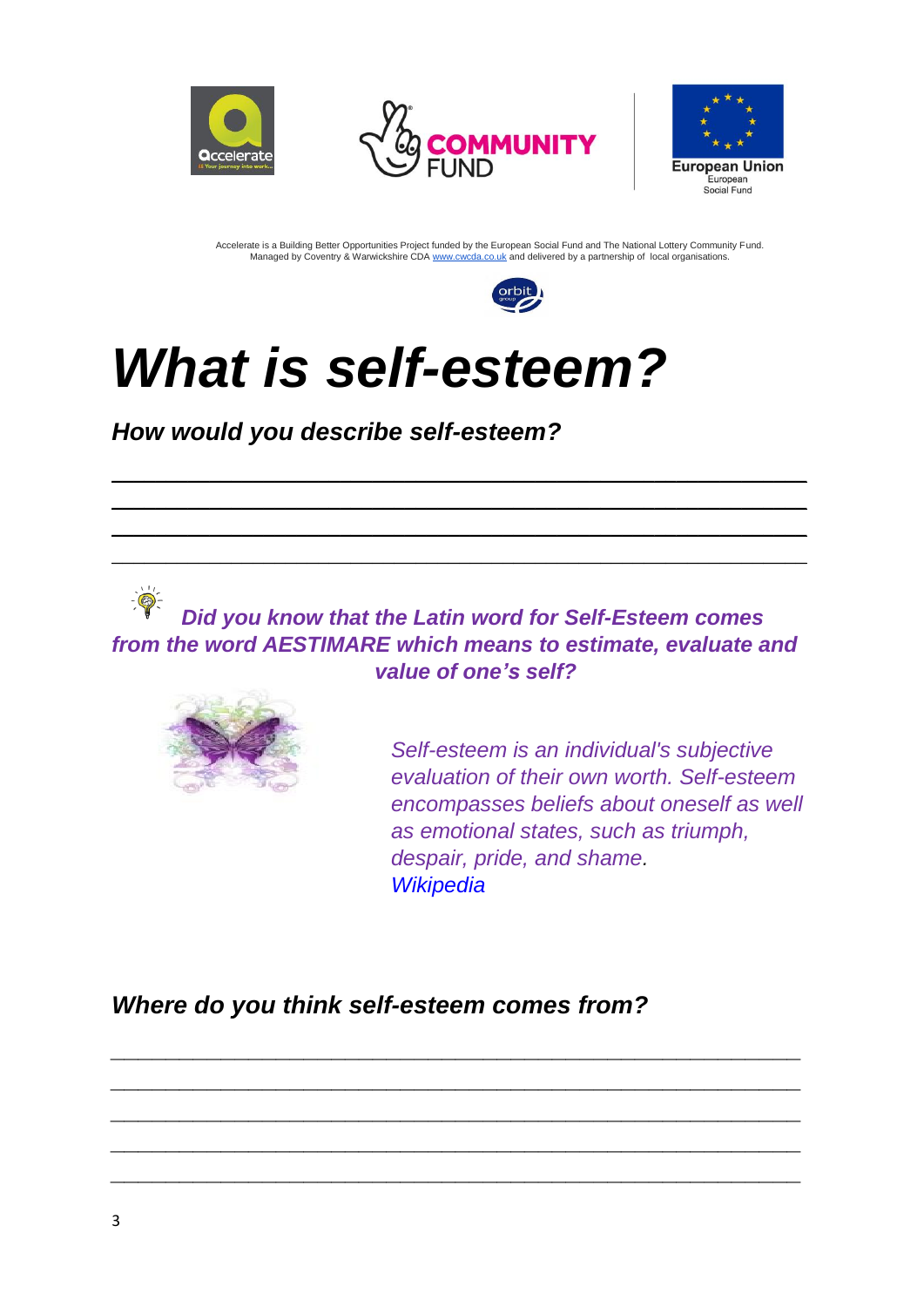







**eelings of [high or low self-worth](https://www.psychologytoday.com/us/blog/brainstorm/201809/how-self-esteem-changes-over-the-lifespan) often start in [childhood,](http://www.psychologytoday.com/gb/basics/child-development) normally from the ages 0f 0-8 years old. F**

*Our core self- belief system is set in place and we believe everything adults tell us. This also explains why we believed in Santa and the Tooth Fairy.*

*Family life that is riddled with disapproval can follow a person into adult life.* 

*Low self-esteem can also become a problem because of a poor school environment or a dysfunctional workplace.* 

*Likewise, an unhappy relationship can also alter a person's self-worth.*

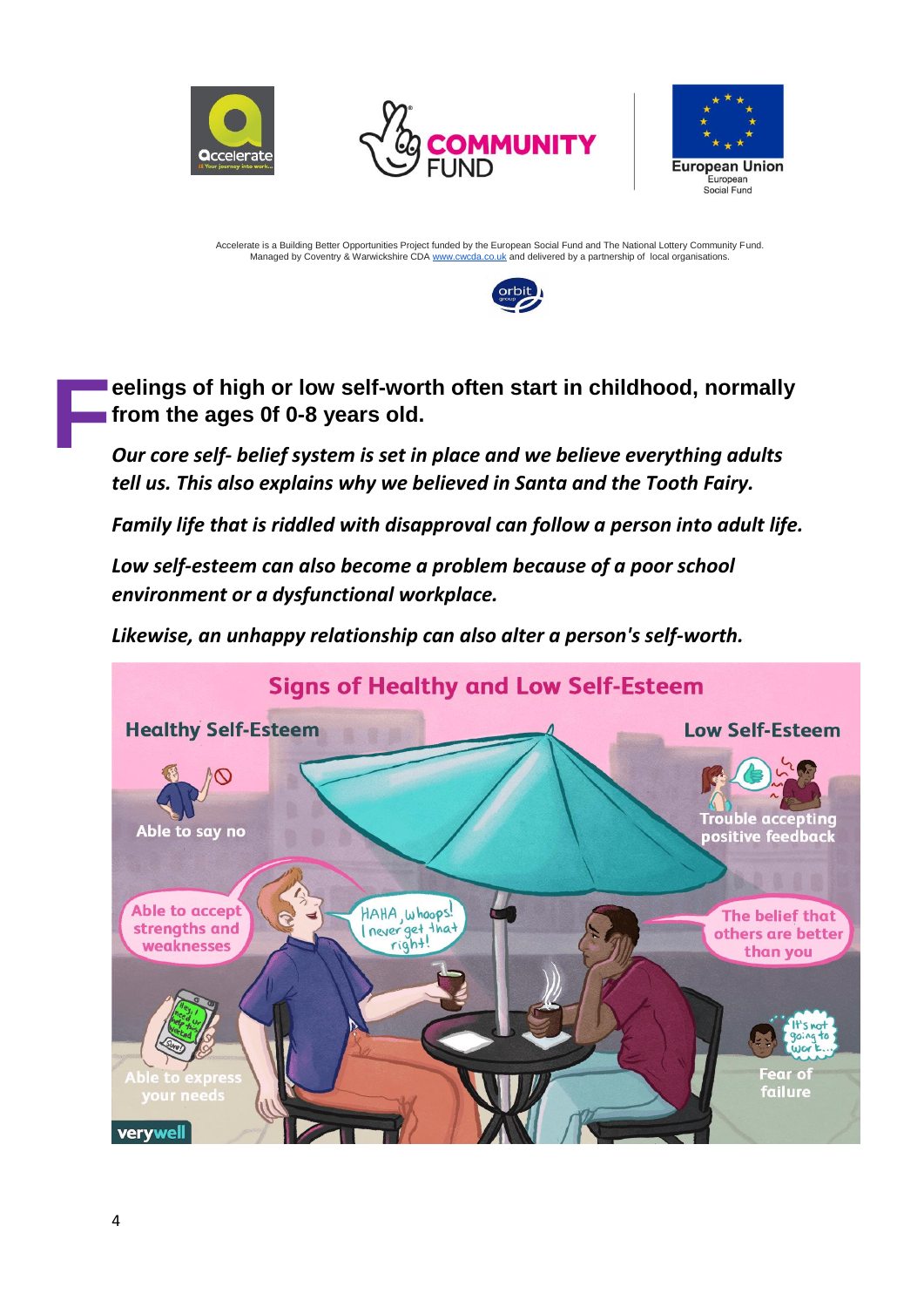







## *What does self-esteem look like?*

*Describe below how do you think someone would be if they had high self-esteem and low self-esteem*

| <b>High Self-Esteem</b> | Low Self-Esteem |
|-------------------------|-----------------|
|                         |                 |
|                         |                 |
|                         |                 |
|                         |                 |
|                         |                 |
|                         |                 |
|                         |                 |
|                         |                 |
|                         |                 |
|                         |                 |
|                         |                 |
|                         |                 |
|                         |                 |
|                         |                 |
|                         |                 |
|                         |                 |

#### *What affects your self-esteem? And consider why that is?*

 $\overline{\phantom{a}}$  , and the contract of the contract of the contract of the contract of the contract of the contract of the contract of the contract of the contract of the contract of the contract of the contract of the contrac

 $\overline{\phantom{a}}$  , and the contract of the contract of the contract of the contract of the contract of the contract of the contract of the contract of the contract of the contract of the contract of the contract of the contrac

 $\overline{\phantom{a}}$  , and the contract of the contract of the contract of the contract of the contract of the contract of the contract of the contract of the contract of the contract of the contract of the contract of the contrac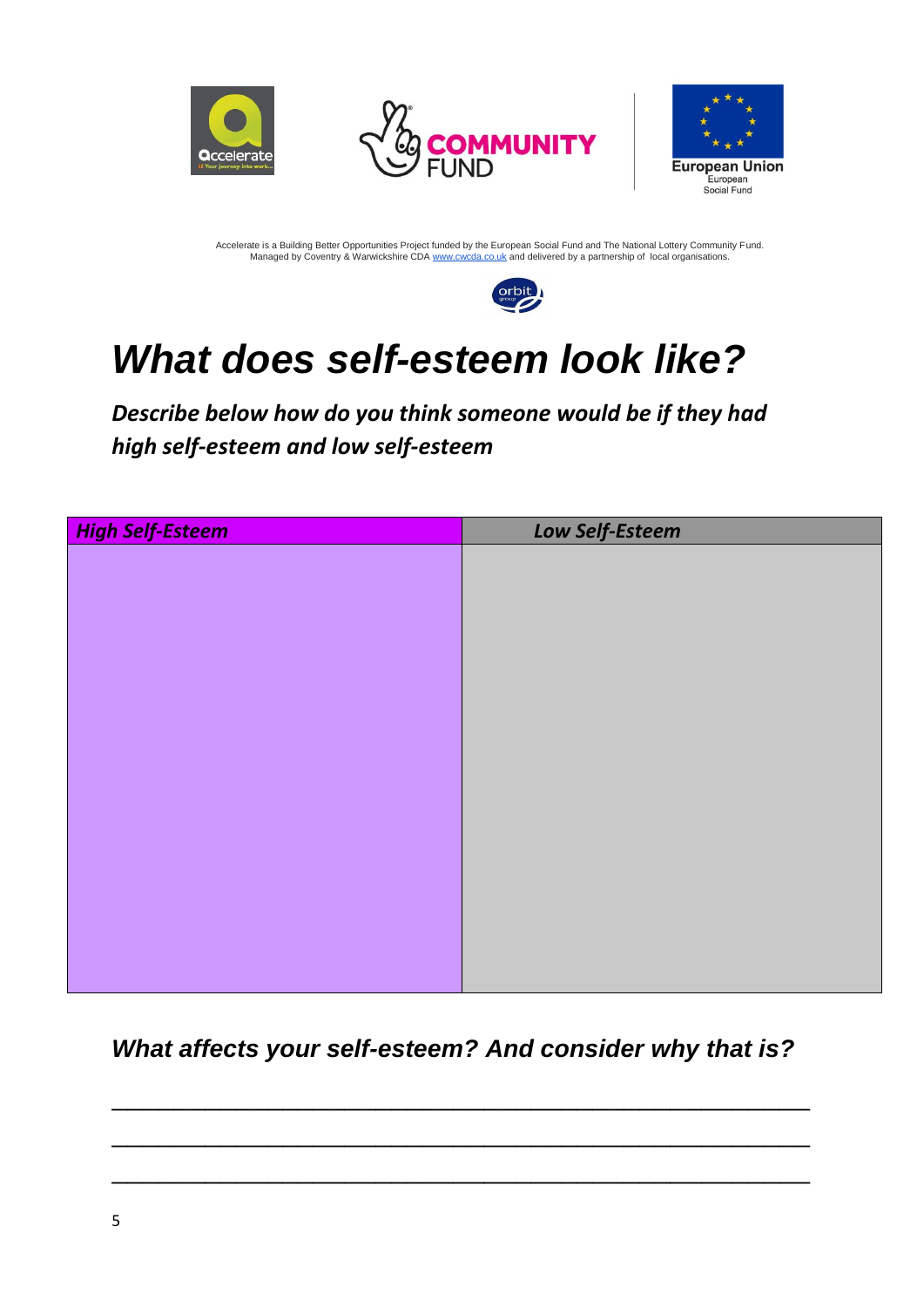





Ь

Accelerate is a Building Better Opportunities Project funded by the European Social Fund and The National Lottery Community Fund. Managed by Coventry & Warwickshire CDA [www.cwcda.co.uk](http://www.cwcda.co.uk/) and delivered by a partnership of local organisations.



## How to Measure Self-Esteem

**Rosenberg who?** The **Rosenberg self-esteem scale** (**RSES**), developed by American sociologist Dr. Morris Rosenberg, is a [self-esteem](https://en.wikipedia.org/wiki/Self-esteem) measure widely used in social-science research. It uses a scale of 0-30 where a score less than 15 may indicate a problematic low self-esteem.

**How to Use** :It is a ten-item [scale](https://en.wikipedia.org/wiki/Likert_scale) with items answered on a four-point scale—from strongly agree to strongly disagree. Five of the items have positively worded statements and five have negatively worded ones. The scale measures state selfesteem by asking you to reflect on your current feelings.

#### Rosenberg Self-Esteem Scale

Please read each statement. Then circle the letter indicating how much you agree or disagree with the  $\leftarrow$  statement.

|                                                                        | <b>Strongly agree</b> | Agree | <b>Disagree</b> | <b>Strongly</b><br>disagree | Score |
|------------------------------------------------------------------------|-----------------------|-------|-----------------|-----------------------------|-------|
| 1. I feel that I am a person of worth. I am<br>as good as anybody else | А                     | в     | с               |                             |       |
| 2. I feel that there are a lot of good things<br>about me              | А                     | в     | с               | D                           |       |
| 3. I feel that I fail a lot                                            | А                     | в     | с               | D                           |       |
| 4. I can do things as well as most other<br>people                     | A                     | в     | с               |                             |       |
| 5. I do not have much to be proud of                                   | А                     | в     | с               | D                           |       |
| 6. I wish I had more respect for myself                                | А                     | В     | с               | D                           |       |
| 7. I feel useless at times                                             | А                     | в     | с               | D                           |       |
| 8. Sometimes I think I am no good at all                               | A                     | В     | с               | D                           |       |
| 9. I like myself                                                       | А                     | в     | с               | D                           |       |
| 10.1 am happy with myself                                              | A                     | в     | с               | D                           |       |
|                                                                        |                       |       |                 | <b>Total</b>                |       |

Scores are calculated as follows:

For items 1, 2, 4, 9, and 10: Strongly agree = 3  $Aqree = 2$  $Disagree = 1$ Strongly disagree = 0 For items 3, 5, 6, 7, and 8 (which are reversed in valence): Strongly agree = 0  $Aqree = 1$  $Disagree = 2$ Strongly disagree = 3

The scale ranges from 0-30. Scores between 15 and 25 are within normal range; scores below 15 suggest low self-esteem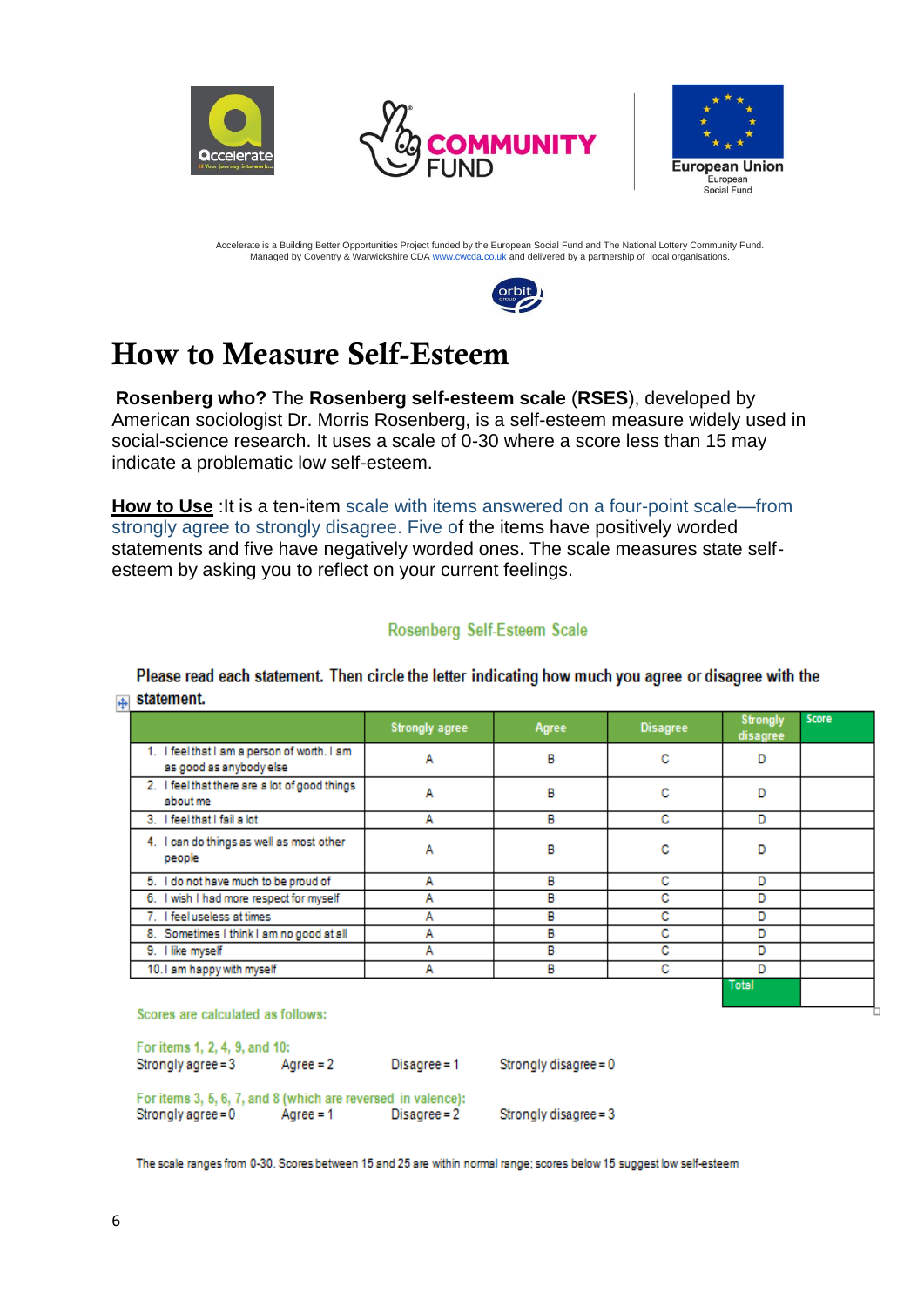







## **Ways to Improve Self-Esteem**



**Example MY BILL OF RIGHTS** 

- 1. I have the right to ask for what I want and need.
- 2. I have the right to say No to requests or demands that I can't meet.
- 3. I have the right to be heard and listened to and to express my feelings, positive or negative.
- 4. I have the right to change my mind and to make decisions based on my feelings.
- 5. I have the right to make mistakes & not be perfect.
- 6. I have the right to have my needs and wants respected by others and to be treated with dignity and respect.
- 7. I have the right to be in a non-abusive environment.
- 8. I have the right to change and grow.
- 9. I have the right to make friends & be comfortable around people.
- 10. I have a right to my own personal space and time.
- 11. I have the right not to be responsible for the actions, behaviours, feeling s or problems of other adults.
- 12. I have the right to ask questions when I do not understand something.
- 13. I have the right to look after my physical appearance and my mind and mental health.
- 14. I have the right to be understood and accepted for my race, nationality, sexuality, sexual preference, gender & gender preference.

15. I have the right to be HAPPY !!

#### What is a **Bill of Rights?**

This is a document which outlines how you expect others to behave towards you.

It also acts as a blueprint for your expectations upon yourself.

It is positively worded.

- It begins with the sentance: "I have the right to..."
- It also in part follows some of the articles in the Human **Rights Act** 1998.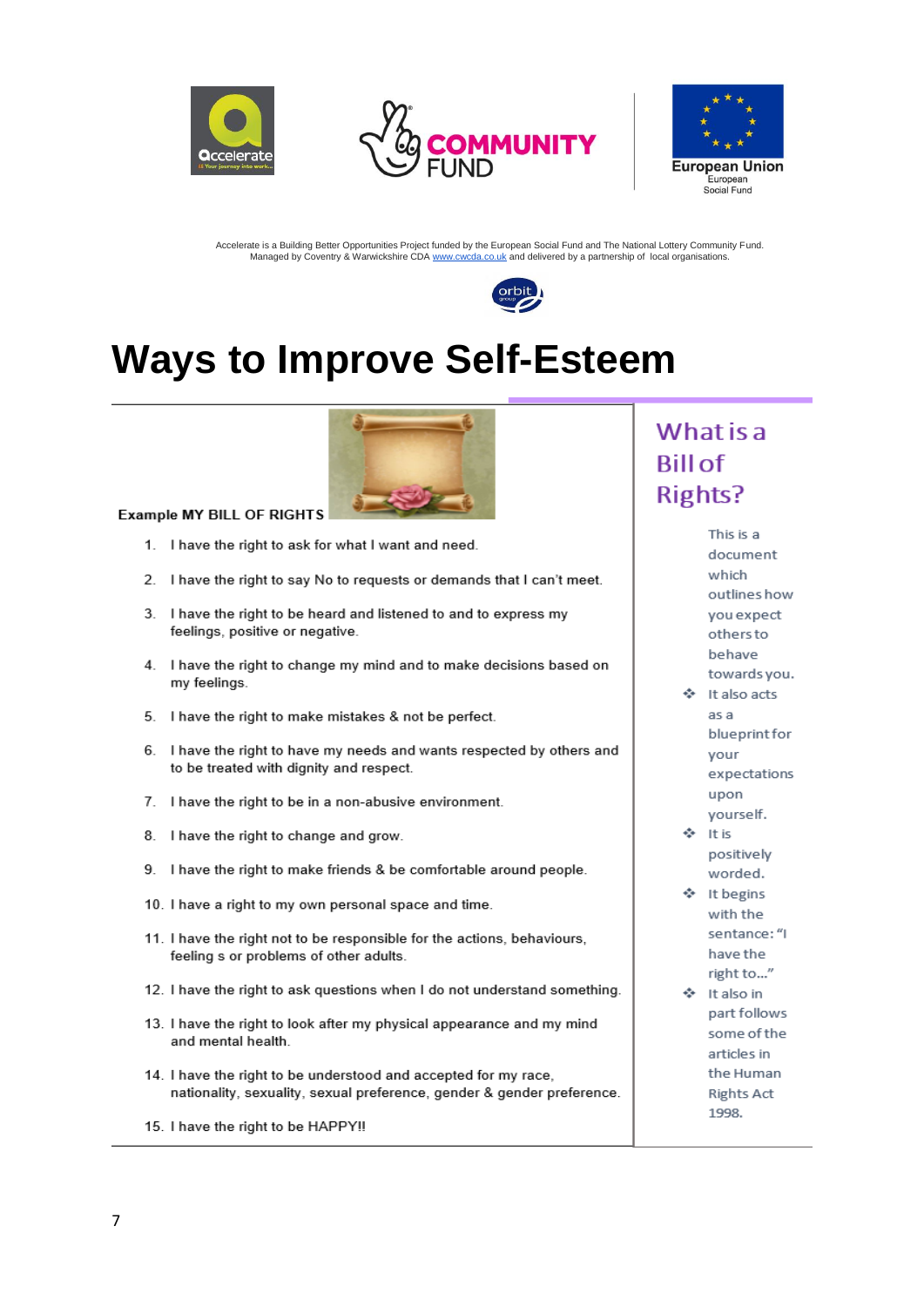







## **Now write down your own Bill of Rights.**



## **My Bill of Rights**

| I have the Right to be |  |
|------------------------|--|
|                        |  |
|                        |  |
|                        |  |
|                        |  |
|                        |  |
|                        |  |
|                        |  |
|                        |  |
|                        |  |
|                        |  |
|                        |  |
|                        |  |
|                        |  |

*Put this up somewhere where you can see it every day. In front of the fridge, mirror or corkboard and read it out loud every day!*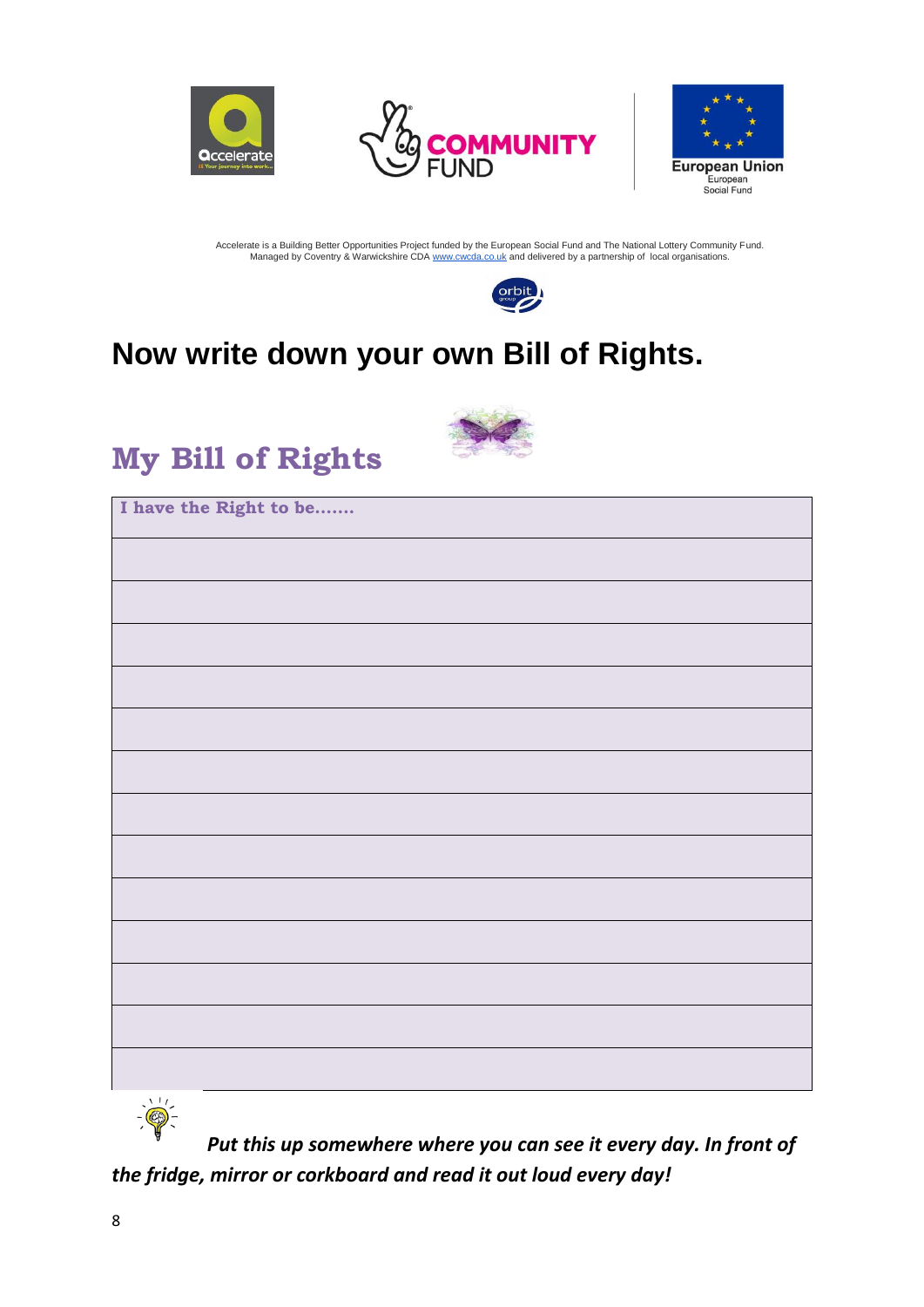







## **The Power of Affirmation**

**From Oxford Dictionary noun: affirmation; plural noun: affirmations: 1: the action or process of affirming something, yes, nod in agreement.2. Emotional support or encouragement.**

*Cut out labels below or make your own and place somewhere you can see them every day for example a mirror, fridge or corkboard and repeat the words 10 times daily.* 

*This will help change negative word patterns into positive ones and really boost your self-esteem!*

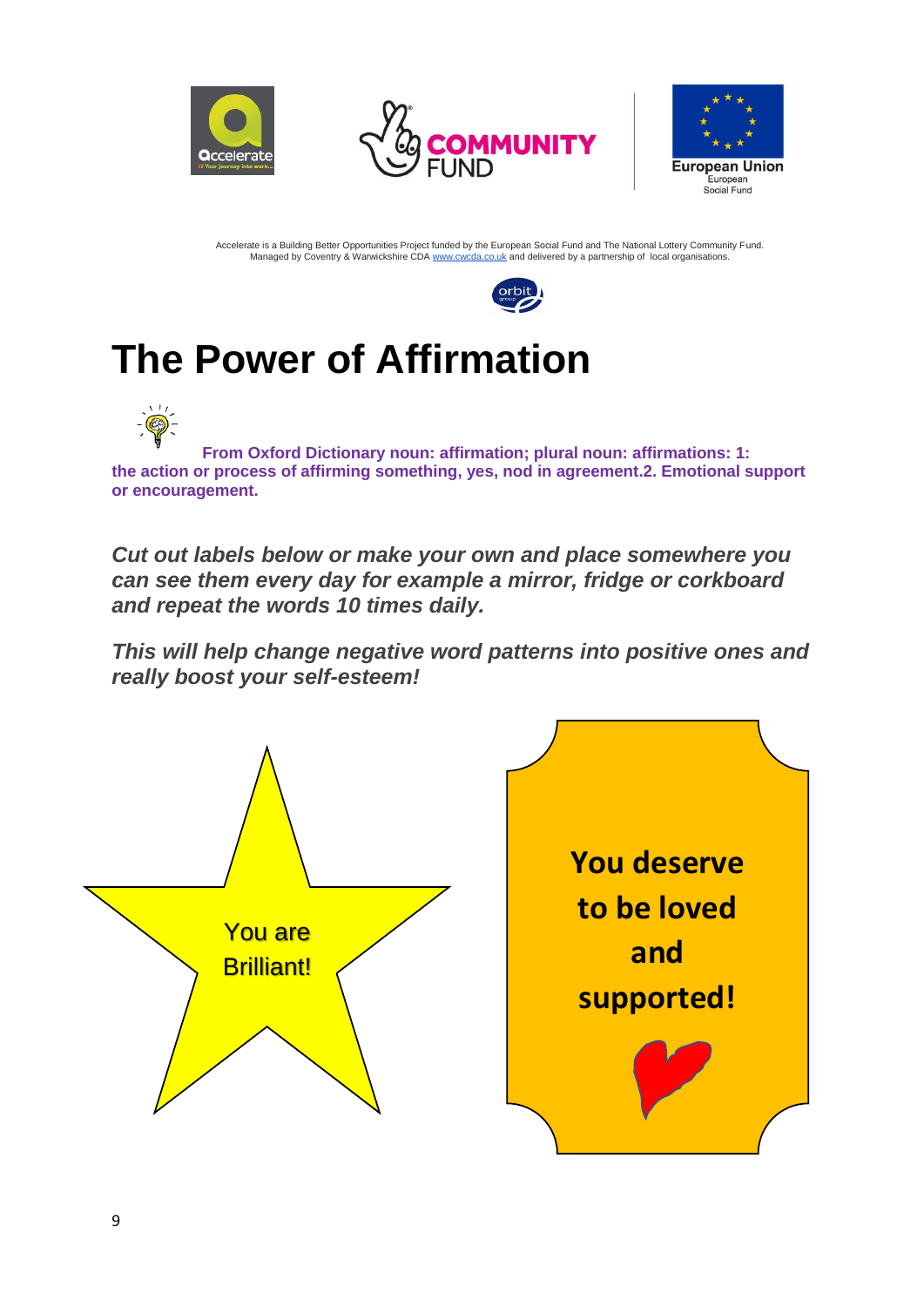





Accelerate is a Building Better Opportunities Project funded by the European Social Fund and The National Equational Equational Equational Equational Lottery Fund. Managed by Coventry & Warwickshire CDA [www.cwcda.co.uk](http://www.cwcda.co.uk/) and delivered by a



### **Also use these 10 tips to strengthen the attitudes towards yourself:**

- 1. Spend time with people who lift you up.
- 2. Giveback by helping others.
- 3. Celebrate your achievements, no matter the size.
- 4. Do what makes you happy.
- 5. Change what you can and let go of what you can't.
- 6. Let go of perfectionism ideals.
- 7. Speak to yourself like a friend.

8. Get involved in outside hobbies, join social and community groups, sports clubs and teams.

- 9. Own your uniqueness.
- 10. Create a positive self-dialogue.

## **AND FINALLY!!**